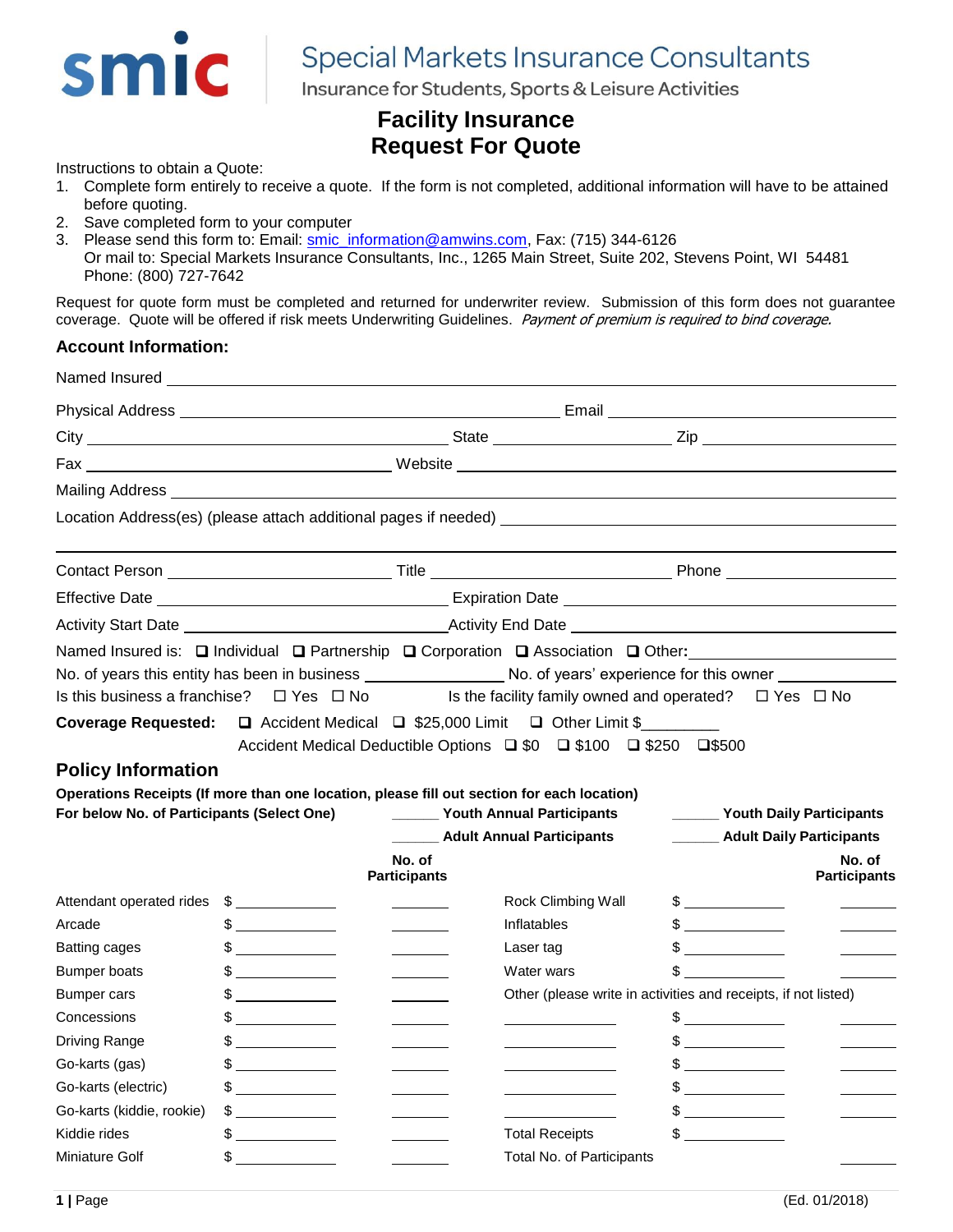#### **GO-KARTS (Please make copies of this section if more than 1 track)**

### *Track Information:*

| What is the height of the fence around the track ______________What type of fence is around the track _________________________________ |                                                          |                      |              |  |  |  |
|-----------------------------------------------------------------------------------------------------------------------------------------|----------------------------------------------------------|----------------------|--------------|--|--|--|
| What is the surface of the track experience of the surface of the track of the surface of the surface of the track                      |                                                          |                      |              |  |  |  |
|                                                                                                                                         |                                                          |                      |              |  |  |  |
|                                                                                                                                         |                                                          |                      |              |  |  |  |
| How many employees are at the track ______________What are their positions ___________________________________                          |                                                          |                      |              |  |  |  |
| Is there a height marker?                                                                                                               |                                                          | $\Box$ Yes $\Box$ No |              |  |  |  |
| Do you use any kind of waivers? $\square$ Yes $\square$ No (If yes, please attach a copy of the waiver.)                                |                                                          |                      |              |  |  |  |
| Are rules posted?                                                                                                                       |                                                          | □ Yes □ No           |              |  |  |  |
| Is there a first aid kit in the pits?                                                                                                   |                                                          | □ Yes □ No           |              |  |  |  |
| How many fire extinguishers are in the track area _____________How many fire extinguishers are in the pit area ________________________ |                                                          |                      |              |  |  |  |
| <b>Kart Information:</b>                                                                                                                |                                                          |                      |              |  |  |  |
| Number of karts owned ____________ Are the karts gas or electric _______________ What is the speed of the karts ______________________  |                                                          |                      |              |  |  |  |
|                                                                                                                                         |                                                          |                      |              |  |  |  |
| Do the karts have belts/harnesses?                                                                                                      | $\Box$ Yes $\Box$ No If yes, how are they checked $\Box$ |                      |              |  |  |  |
| Are helmets available?                                                                                                                  |                                                          | □ Yes □ No           |              |  |  |  |
| Is the steering padded?                                                                                                                 |                                                          | □ Yes □ No           |              |  |  |  |
| Are there bumpers on the karts?                                                                                                         |                                                          | □ Yes                | ⊟ No         |  |  |  |
| Are there cutoff switches installed on the karts?                                                                                       | $\Box$ Yes $\Box$ No                                     |                      |              |  |  |  |
| Are there belt guard covers installed on the karts?                                                                                     |                                                          | $\Box$ Yes $\Box$ No |              |  |  |  |
| Are remote shut offs used?                                                                                                              |                                                          | $\Box$ Yes $\Box$ No |              |  |  |  |
| <b>Maintenance Shop Information:</b>                                                                                                    |                                                          |                      |              |  |  |  |
| Are maintenance logs kept per kart?                                                                                                     |                                                          | $\square$ Yes        | $\square$ No |  |  |  |
| Are maintenance logs kept per day?                                                                                                      |                                                          | $\Box$ Yes           | $\Box$ No    |  |  |  |
| Is there a full time maintenance person?                                                                                                |                                                          | $\Box$ Yes           | $\square$ No |  |  |  |
| Are maintenance logs written or electronic                                                                                              |                                                          |                      |              |  |  |  |
| Are karts kept in the shop overnight?                                                                                                   | $\Box$ Yes                                               | $\Box$ No            |              |  |  |  |
| Are there fire extinguishers in the shop?                                                                                               | $\Box$ Yes                                               | $\Box$ No            |              |  |  |  |
| Is any gas stored in the shop?<br>$\Box$ Yes $\Box$ No                                                                                  | If yes, how is the gas stored                            |                      |              |  |  |  |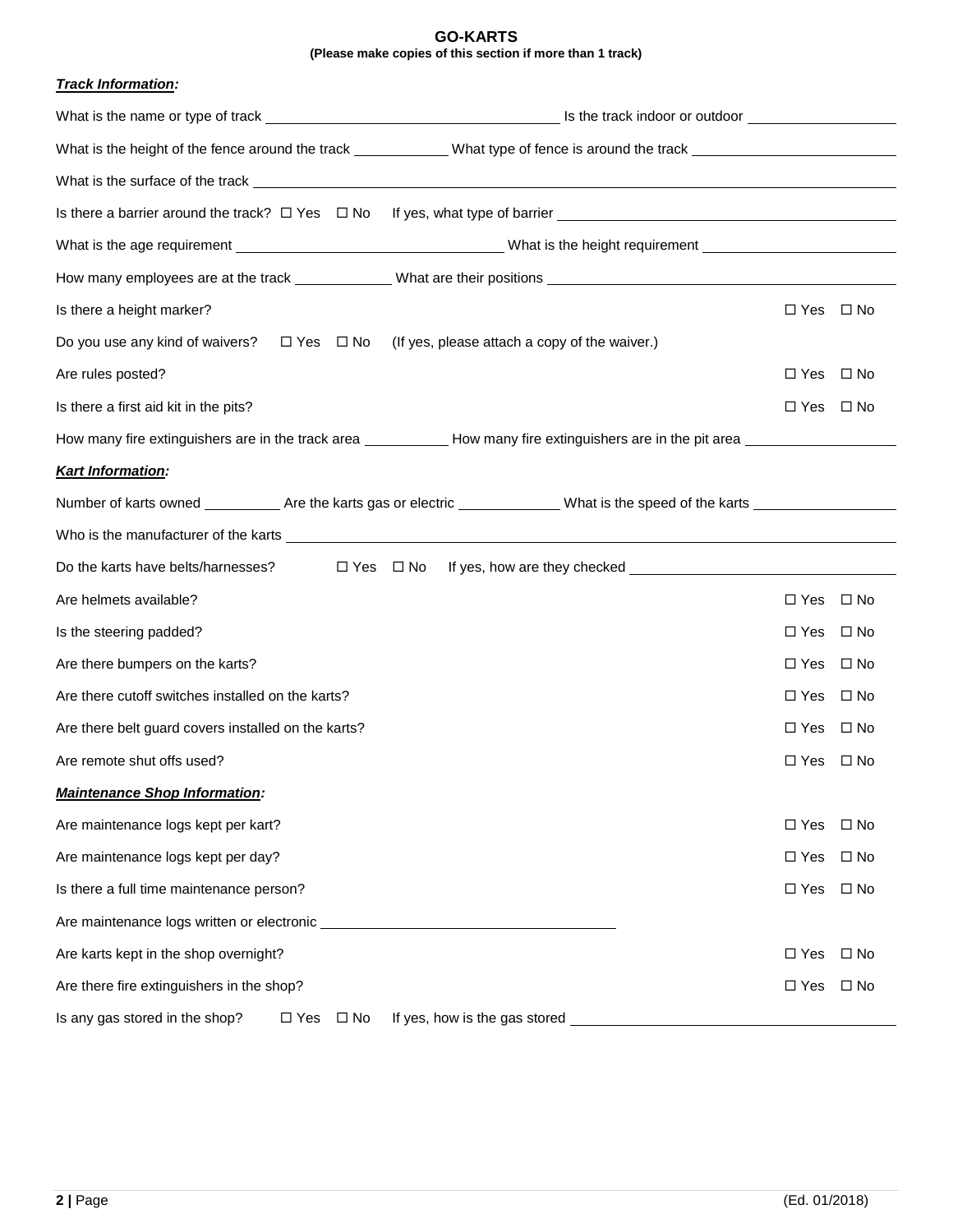# **BATTING CAGES**

| 1                                                                                                                                                                                                                  | 2 | 3                                                                                                                                                                                                  | 4                                                                                                                                             | 5                    | 6                                                                                                                                                                                                                                                                                                                                                                   | 7                                                                                            | 8                                              | 9                                                                                                                             | 10                                                                                                                                                                                                                                                                                                                                                                                                                                                                                                                                                                                                                                                                                                                                                                                                                                                                                                                                                                                                                                                                                                                                     |
|--------------------------------------------------------------------------------------------------------------------------------------------------------------------------------------------------------------------|---|----------------------------------------------------------------------------------------------------------------------------------------------------------------------------------------------------|-----------------------------------------------------------------------------------------------------------------------------------------------|----------------------|---------------------------------------------------------------------------------------------------------------------------------------------------------------------------------------------------------------------------------------------------------------------------------------------------------------------------------------------------------------------|----------------------------------------------------------------------------------------------|------------------------------------------------|-------------------------------------------------------------------------------------------------------------------------------|----------------------------------------------------------------------------------------------------------------------------------------------------------------------------------------------------------------------------------------------------------------------------------------------------------------------------------------------------------------------------------------------------------------------------------------------------------------------------------------------------------------------------------------------------------------------------------------------------------------------------------------------------------------------------------------------------------------------------------------------------------------------------------------------------------------------------------------------------------------------------------------------------------------------------------------------------------------------------------------------------------------------------------------------------------------------------------------------------------------------------------------|
|                                                                                                                                                                                                                    |   |                                                                                                                                                                                                    |                                                                                                                                               |                      |                                                                                                                                                                                                                                                                                                                                                                     |                                                                                              |                                                |                                                                                                                               |                                                                                                                                                                                                                                                                                                                                                                                                                                                                                                                                                                                                                                                                                                                                                                                                                                                                                                                                                                                                                                                                                                                                        |
|                                                                                                                                                                                                                    |   |                                                                                                                                                                                                    |                                                                                                                                               |                      |                                                                                                                                                                                                                                                                                                                                                                     |                                                                                              |                                                |                                                                                                                               |                                                                                                                                                                                                                                                                                                                                                                                                                                                                                                                                                                                                                                                                                                                                                                                                                                                                                                                                                                                                                                                                                                                                        |
|                                                                                                                                                                                                                    |   |                                                                                                                                                                                                    |                                                                                                                                               |                      |                                                                                                                                                                                                                                                                                                                                                                     |                                                                                              |                                                |                                                                                                                               | $\Box$ Yes $\Box$ No                                                                                                                                                                                                                                                                                                                                                                                                                                                                                                                                                                                                                                                                                                                                                                                                                                                                                                                                                                                                                                                                                                                   |
|                                                                                                                                                                                                                    |   |                                                                                                                                                                                                    |                                                                                                                                               |                      |                                                                                                                                                                                                                                                                                                                                                                     |                                                                                              |                                                | $\Box$ Yes                                                                                                                    | $\Box$ No                                                                                                                                                                                                                                                                                                                                                                                                                                                                                                                                                                                                                                                                                                                                                                                                                                                                                                                                                                                                                                                                                                                              |
| Is the batter's box and home plate clearly marked?                                                                                                                                                                 |   |                                                                                                                                                                                                    |                                                                                                                                               |                      |                                                                                                                                                                                                                                                                                                                                                                     |                                                                                              |                                                | ⊟ No                                                                                                                          |                                                                                                                                                                                                                                                                                                                                                                                                                                                                                                                                                                                                                                                                                                                                                                                                                                                                                                                                                                                                                                                                                                                                        |
|                                                                                                                                                                                                                    |   |                                                                                                                                                                                                    |                                                                                                                                               |                      |                                                                                                                                                                                                                                                                                                                                                                     |                                                                                              |                                                |                                                                                                                               | $\Box$ Yes $\Box$ No                                                                                                                                                                                                                                                                                                                                                                                                                                                                                                                                                                                                                                                                                                                                                                                                                                                                                                                                                                                                                                                                                                                   |
|                                                                                                                                                                                                                    |   |                                                                                                                                                                                                    |                                                                                                                                               |                      |                                                                                                                                                                                                                                                                                                                                                                     |                                                                                              |                                                |                                                                                                                               |                                                                                                                                                                                                                                                                                                                                                                                                                                                                                                                                                                                                                                                                                                                                                                                                                                                                                                                                                                                                                                                                                                                                        |
|                                                                                                                                                                                                                    |   |                                                                                                                                                                                                    |                                                                                                                                               |                      |                                                                                                                                                                                                                                                                                                                                                                     |                                                                                              |                                                |                                                                                                                               | $\Box$ Yes $\Box$ No                                                                                                                                                                                                                                                                                                                                                                                                                                                                                                                                                                                                                                                                                                                                                                                                                                                                                                                                                                                                                                                                                                                   |
|                                                                                                                                                                                                                    |   |                                                                                                                                                                                                    |                                                                                                                                               |                      |                                                                                                                                                                                                                                                                                                                                                                     |                                                                                              |                                                |                                                                                                                               |                                                                                                                                                                                                                                                                                                                                                                                                                                                                                                                                                                                                                                                                                                                                                                                                                                                                                                                                                                                                                                                                                                                                        |
|                                                                                                                                                                                                                    |   |                                                                                                                                                                                                    |                                                                                                                                               |                      |                                                                                                                                                                                                                                                                                                                                                                     |                                                                                              |                                                |                                                                                                                               |                                                                                                                                                                                                                                                                                                                                                                                                                                                                                                                                                                                                                                                                                                                                                                                                                                                                                                                                                                                                                                                                                                                                        |
|                                                                                                                                                                                                                    |   |                                                                                                                                                                                                    |                                                                                                                                               |                      |                                                                                                                                                                                                                                                                                                                                                                     |                                                                                              |                                                |                                                                                                                               |                                                                                                                                                                                                                                                                                                                                                                                                                                                                                                                                                                                                                                                                                                                                                                                                                                                                                                                                                                                                                                                                                                                                        |
|                                                                                                                                                                                                                    |   |                                                                                                                                                                                                    |                                                                                                                                               |                      |                                                                                                                                                                                                                                                                                                                                                                     |                                                                                              |                                                |                                                                                                                               |                                                                                                                                                                                                                                                                                                                                                                                                                                                                                                                                                                                                                                                                                                                                                                                                                                                                                                                                                                                                                                                                                                                                        |
|                                                                                                                                                                                                                    |   |                                                                                                                                                                                                    |                                                                                                                                               |                      |                                                                                                                                                                                                                                                                                                                                                                     |                                                                                              |                                                |                                                                                                                               |                                                                                                                                                                                                                                                                                                                                                                                                                                                                                                                                                                                                                                                                                                                                                                                                                                                                                                                                                                                                                                                                                                                                        |
|                                                                                                                                                                                                                    |   |                                                                                                                                                                                                    |                                                                                                                                               |                      |                                                                                                                                                                                                                                                                                                                                                                     |                                                                                              |                                                |                                                                                                                               |                                                                                                                                                                                                                                                                                                                                                                                                                                                                                                                                                                                                                                                                                                                                                                                                                                                                                                                                                                                                                                                                                                                                        |
|                                                                                                                                                                                                                    |   |                                                                                                                                                                                                    |                                                                                                                                               |                      |                                                                                                                                                                                                                                                                                                                                                                     |                                                                                              |                                                |                                                                                                                               | $\Box$ Yes $\Box$ No                                                                                                                                                                                                                                                                                                                                                                                                                                                                                                                                                                                                                                                                                                                                                                                                                                                                                                                                                                                                                                                                                                                   |
|                                                                                                                                                                                                                    |   |                                                                                                                                                                                                    |                                                                                                                                               |                      |                                                                                                                                                                                                                                                                                                                                                                     |                                                                                              |                                                | $\Box$ Yes                                                                                                                    | $\Box$ No                                                                                                                                                                                                                                                                                                                                                                                                                                                                                                                                                                                                                                                                                                                                                                                                                                                                                                                                                                                                                                                                                                                              |
|                                                                                                                                                                                                                    |   |                                                                                                                                                                                                    |                                                                                                                                               |                      |                                                                                                                                                                                                                                                                                                                                                                     |                                                                                              |                                                |                                                                                                                               | $\Box$ Yes $\Box$ No                                                                                                                                                                                                                                                                                                                                                                                                                                                                                                                                                                                                                                                                                                                                                                                                                                                                                                                                                                                                                                                                                                                   |
| Is the area fenced in?                                                                                                                                                                                             |   |                                                                                                                                                                                                    |                                                                                                                                               |                      |                                                                                                                                                                                                                                                                                                                                                                     |                                                                                              |                                                | $\Box$ Yes                                                                                                                    | $\Box$ No                                                                                                                                                                                                                                                                                                                                                                                                                                                                                                                                                                                                                                                                                                                                                                                                                                                                                                                                                                                                                                                                                                                              |
|                                                                                                                                                                                                                    |   |                                                                                                                                                                                                    |                                                                                                                                               |                      |                                                                                                                                                                                                                                                                                                                                                                     |                                                                                              |                                                | $\Box$ Yes                                                                                                                    | $\Box$ No                                                                                                                                                                                                                                                                                                                                                                                                                                                                                                                                                                                                                                                                                                                                                                                                                                                                                                                                                                                                                                                                                                                              |
|                                                                                                                                                                                                                    |   |                                                                                                                                                                                                    |                                                                                                                                               |                      |                                                                                                                                                                                                                                                                                                                                                                     |                                                                                              |                                                |                                                                                                                               | $\Box$ Yes $\Box$ No                                                                                                                                                                                                                                                                                                                                                                                                                                                                                                                                                                                                                                                                                                                                                                                                                                                                                                                                                                                                                                                                                                                   |
|                                                                                                                                                                                                                    |   |                                                                                                                                                                                                    |                                                                                                                                               |                      |                                                                                                                                                                                                                                                                                                                                                                     |                                                                                              |                                                |                                                                                                                               |                                                                                                                                                                                                                                                                                                                                                                                                                                                                                                                                                                                                                                                                                                                                                                                                                                                                                                                                                                                                                                                                                                                                        |
|                                                                                                                                                                                                                    |   |                                                                                                                                                                                                    |                                                                                                                                               |                      |                                                                                                                                                                                                                                                                                                                                                                     |                                                                                              |                                                |                                                                                                                               |                                                                                                                                                                                                                                                                                                                                                                                                                                                                                                                                                                                                                                                                                                                                                                                                                                                                                                                                                                                                                                                                                                                                        |
|                                                                                                                                                                                                                    |   |                                                                                                                                                                                                    |                                                                                                                                               |                      |                                                                                                                                                                                                                                                                                                                                                                     |                                                                                              |                                                |                                                                                                                               |                                                                                                                                                                                                                                                                                                                                                                                                                                                                                                                                                                                                                                                                                                                                                                                                                                                                                                                                                                                                                                                                                                                                        |
| All above information requested is required for policy issuance. The licensed agent is required to complete the section below.<br>Policies can not be issued without all the required information being completed. |   |                                                                                                                                                                                                    |                                                                                                                                               |                      |                                                                                                                                                                                                                                                                                                                                                                     |                                                                                              |                                                |                                                                                                                               |                                                                                                                                                                                                                                                                                                                                                                                                                                                                                                                                                                                                                                                                                                                                                                                                                                                                                                                                                                                                                                                                                                                                        |
|                                                                                                                                                                                                                    |   |                                                                                                                                                                                                    |                                                                                                                                               |                      |                                                                                                                                                                                                                                                                                                                                                                     |                                                                                              |                                                |                                                                                                                               |                                                                                                                                                                                                                                                                                                                                                                                                                                                                                                                                                                                                                                                                                                                                                                                                                                                                                                                                                                                                                                                                                                                                        |
|                                                                                                                                                                                                                    |   |                                                                                                                                                                                                    |                                                                                                                                               |                      |                                                                                                                                                                                                                                                                                                                                                                     |                                                                                              |                                                |                                                                                                                               |                                                                                                                                                                                                                                                                                                                                                                                                                                                                                                                                                                                                                                                                                                                                                                                                                                                                                                                                                                                                                                                                                                                                        |
|                                                                                                                                                                                                                    |   |                                                                                                                                                                                                    |                                                                                                                                               |                      |                                                                                                                                                                                                                                                                                                                                                                     |                                                                                              |                                                |                                                                                                                               |                                                                                                                                                                                                                                                                                                                                                                                                                                                                                                                                                                                                                                                                                                                                                                                                                                                                                                                                                                                                                                                                                                                                        |
|                                                                                                                                                                                                                    |   |                                                                                                                                                                                                    |                                                                                                                                               |                      |                                                                                                                                                                                                                                                                                                                                                                     |                                                                                              |                                                |                                                                                                                               |                                                                                                                                                                                                                                                                                                                                                                                                                                                                                                                                                                                                                                                                                                                                                                                                                                                                                                                                                                                                                                                                                                                                        |
|                                                                                                                                                                                                                    |   |                                                                                                                                                                                                    |                                                                                                                                               |                      |                                                                                                                                                                                                                                                                                                                                                                     |                                                                                              |                                                |                                                                                                                               |                                                                                                                                                                                                                                                                                                                                                                                                                                                                                                                                                                                                                                                                                                                                                                                                                                                                                                                                                                                                                                                                                                                                        |
| (Licensed Agent)                                                                                                                                                                                                   |   |                                                                                                                                                                                                    |                                                                                                                                               |                      |                                                                                                                                                                                                                                                                                                                                                                     |                                                                                              |                                                |                                                                                                                               |                                                                                                                                                                                                                                                                                                                                                                                                                                                                                                                                                                                                                                                                                                                                                                                                                                                                                                                                                                                                                                                                                                                                        |
|                                                                                                                                                                                                                    |   | Are rules clearly posted?<br>Are the machines maintained daily?<br>Is a maintenance log book kept?<br>What is the size of the area<br>Are rules clearly posted?<br>Is a maintenance log book kept? | Are the cages completely enclosed with netting?<br>Are bumper cars equipped with seat belts?<br>Are the bumper car machines maintained daily? | $\Box$ Yes $\Box$ No | Are bumper cars equipped with steering pads and head pads?<br>insurance contract issued from the information stated herein.<br>Printed Name <b>All According to the Contract Oriental According to the Contract Oriental According to the Contract Oriental According to the Contract Oriental According to the Contract Oriental According to the Contract Ori</b> | <b>BUMPER CARS</b><br>Square footage Square footage<br><b>Local/Regional Licensed Agency</b> | Applicant's Statement and Declarations<br>Date | How many participants can be in the batting cage at one time _________ Are they required to wear helmets?<br>Length _________ | What is the number of attendants per batting cage? <u>experience and a serience</u> of the series of the series of the<br>$\Box$ Yes<br>What is the age requirement to operate bumper car _________ What is the height requirement to operate bumper car ___________<br><b>Width</b><br>The applicant declares to the best of his / her knowledge the information contained in this request for quote form and all<br>supplements attached to be true and that no material facts have been suppressed or misstated. The applicant further<br>understands that any false or fraudulent statements or misrepresentations could result in termination or voidance of any<br><u> 1980 - Jan Samuel Barbara, margaret e</u> n 1980 eta eta eskualdean eta eskualdean eta eskualdean eta eskualdean<br><b>Title The Community of the Community of the Community of the Community of the Community of the Community of the Community of the Community of the Community of the Community of the Community of the Community of the Commu</b><br>License Number: ______________________________<br>Proposal Number: ____________________________ |